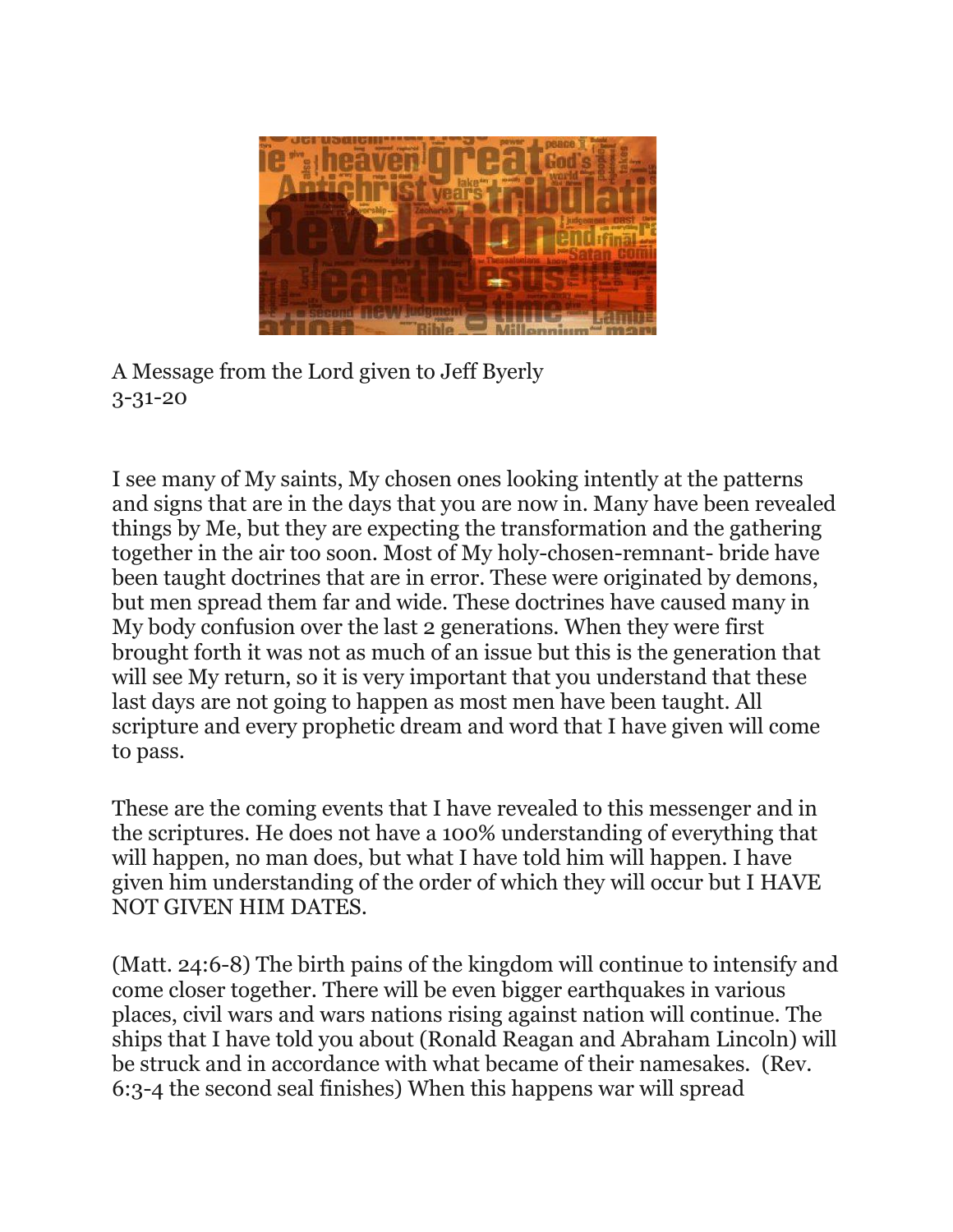seemingly everywhere very quickly. (Rev 6:5-6 Third seal)Then the fiery kickoff event upon the tower that bears the name of the current king of America in "the big apple" will occur and the king will be taken away like Belshazzar. The economy of America and then the world will begin to totally collapse. It is then that the little horn or beast arises to resume his seat of power in America but he will not stop there. (Hosea 6:1-3, Joel 2:23- 24)

This is when the great anointing of the former and latter rain takes place to strengthen My chosen-remnant-bride. (Rev 6: 7-8) Then death shall arise everywhere and claim one-quarter of the earth by sword, famine, pestilence and beasts of the earth. (Rev.13) The beast Will be given power to extend his authority over every tribe and people and tongue and nation, all the inhabitants of the earth, everyone whose name has not been written since the foundation of the world in the Book of Life of the Lamb who has been slain, will fall down and worship him. He will cause all these to take his mark in and on the right hand or forehead in order to buy or sell. Some of you will be imprisoned and some will be put to death by the sword. I will strengthen these by My Spirit and they shall endure patiently. (Rev. 6:9-11 the fifth seal) This but for a little season until the number should be fulfilled. (Rev 6:12-17) Then I shall avenge the blood of those who were put to death for not taking the mark of the beast and for those who were put to death for keeping My word and (Rev.12:11) keeping the testimony of the covenant of My blood and loving not their earthly lives to the death. The day of the LORD shall come! My wrath will be poured out upon the unrepentant, evil, wicked sinners and they shall not escape. A global earthquake shall take place because of the asteroid sent by My hand. The sun will be blackened and the moon will turn to blood, the fallen ones from the second heaven shall again fall, this time to the earth along with many meteors that shall cause great destruction with fire. This is when the days of Noah shall return "As the days of Noah *were,* so also will the coming of the Son of Man be. For as in the days before the flood, they were eating (human flesh) and drinking (human blood), marrying (human women) and giving (human women) in marriage, until the day that Noah entered the ark." (Matt 24:37-38)(Daniel 12:1-3) At this time those who died in Me shall arise from the dust of the earth and (1 Thess 4:15-16)those that are alive and remain shall be transformed (1 Cor. 15:52) in a moment, in a twinkling of an eye. (Daniel 12:1-3)Those who are spiritually wise will (Isaiah 60:1-5) arise and shine brightly for their light has come and the glory of the Lord has risen upon them like the brightness of the expanse of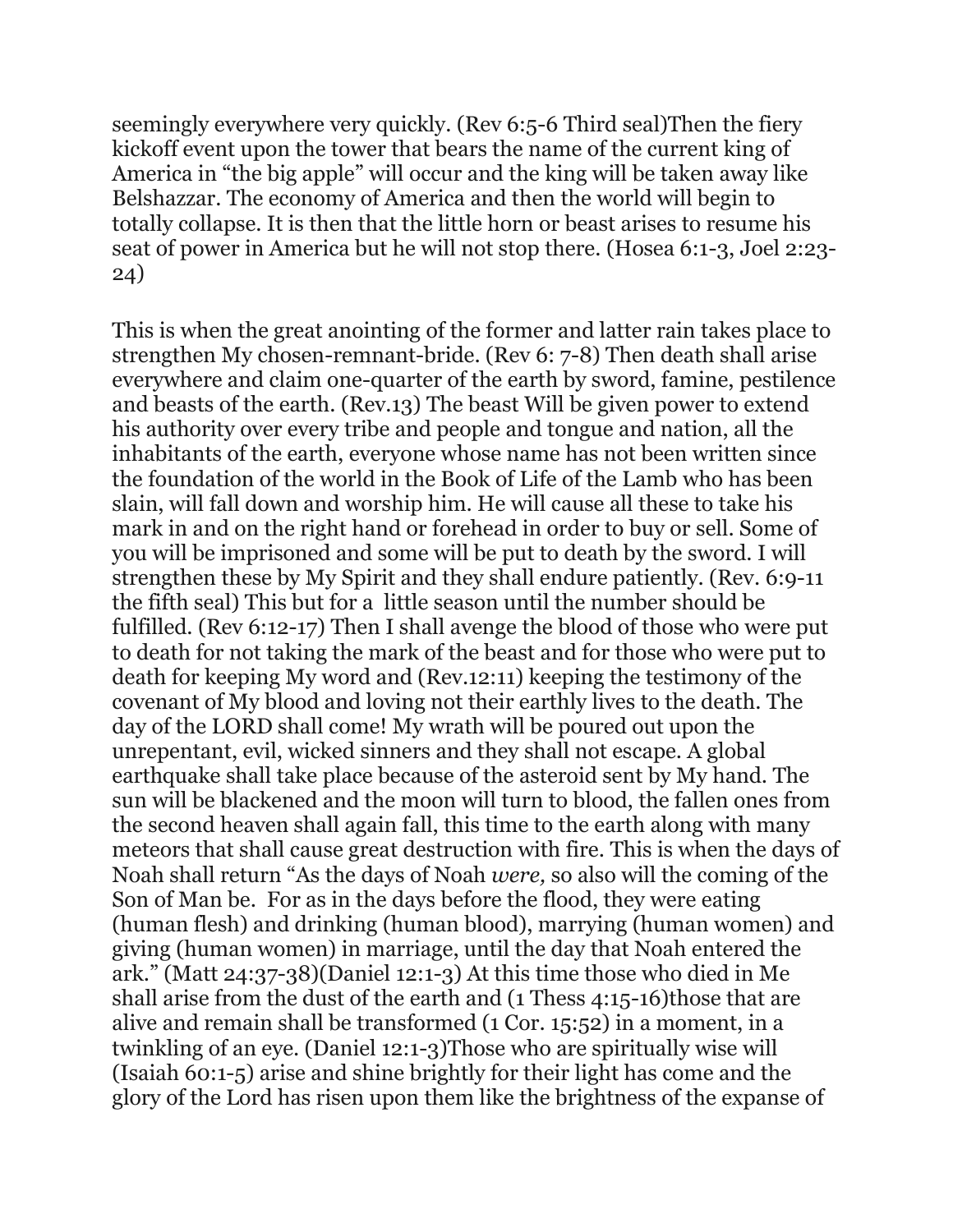heaven, and those who lead many to righteousness, will shine like the stars forever and ever. For behold, darkness shall cover the earth, and thick darkness the peoples;

but the Lord will arise upon you, and his glory will be seen upon you.

And nations shall come to your light, and kings to the brightness of your rising. (Matthew 9:37-38, John 4:35) This is the great harvest. (John 14:12) This is when the greater works than what I did upon the earth will take place. (Hab. 1:5) Greater things than you can even imagine will take place. You would not believe Me if I were to tell you them! (Rev. 7:1-8, Rev 14: 1-5) This will be the work of the 144000 also called (Rev. 11) My 2 witnesses, 2 olive trees and the 2 lampstands standing before Me the God of the earth. And when they shall have finished their testimony, the beast that ascends out of the bottomless pit shall make war against them, and shall overcome them, and kill them. After three and a half days, My spirit of life will enter into them, and they will stand upon their feet and great fear will fall upon the unrepentant. They will hear a great voice from heaven saying unto them, "Come up hither!" And they will ascend up to heaven in a cloud and even your enemies will see. (1 Thess. 4:17) This is when you who are alive and remain on the earth will simultaneously be caught up (or raptured) together with the resurrected ones in the clouds to meet Me in the air, and so you will always be with Me!

After this the wicked experience My wrath through the trumpet and bowl judgments. They have a chance to repent but they shake their fists at Me and harden their hearts toward Me even more. Satan will gather his army against Me and My saints and they will suffer their final defeat. They will all be thrown into the lake of fire with the beast and the false prophet and their father Satan. The heavens and earth will be destroyed but I will make new ones and the new Jerusalem will come down from heaven upon the new earth and I shall dwell with man again as it was in the beginning.

I tell you these things so that you know the truth and to give you hope. You will see many things that you will not want to but after this there will be joy unspeakable and you will be full of My glory!

Jesus The Christ